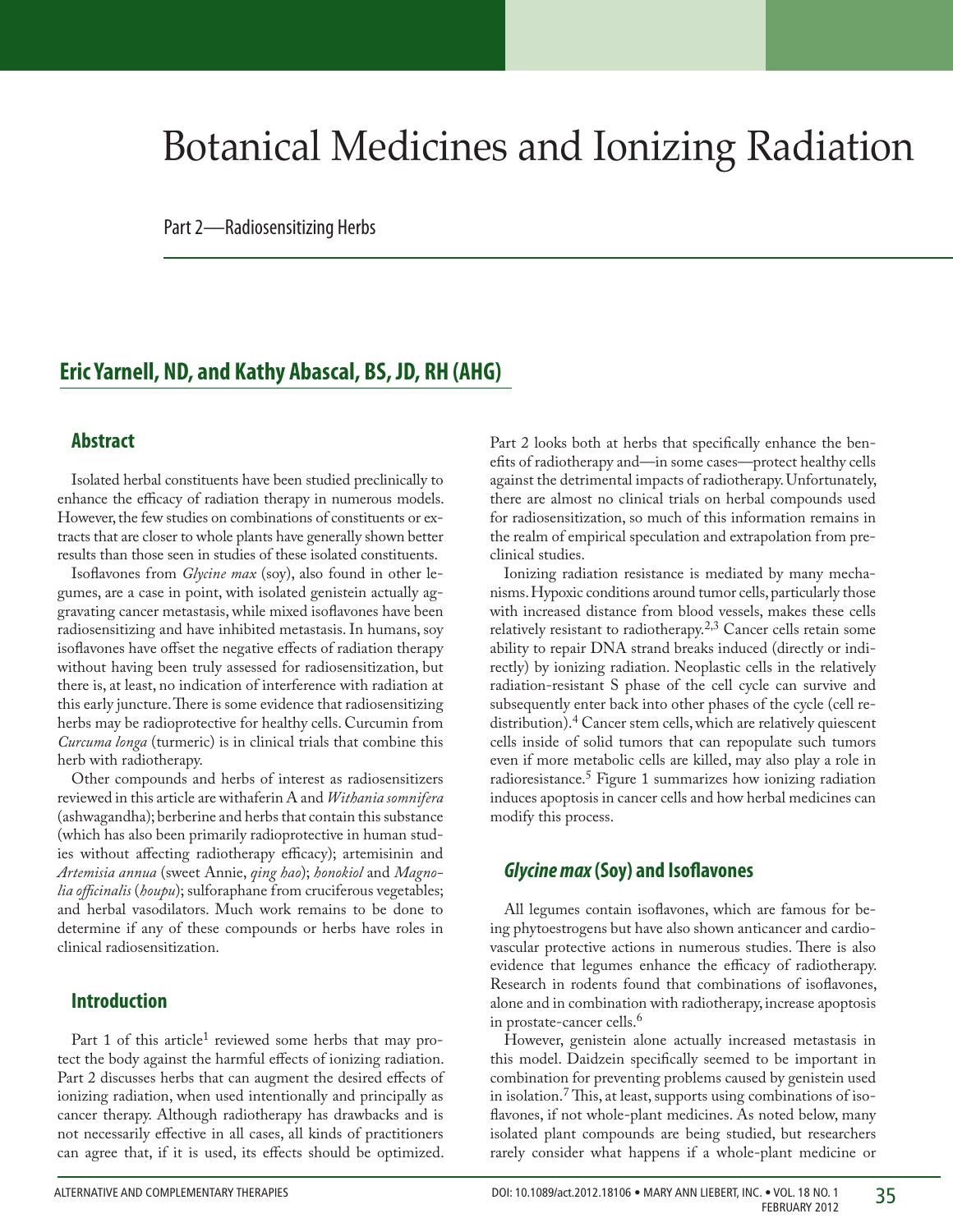more complex extracts are used, giving the false impression that only isolated constituents are effective or that they are inherently superior.

One clinical trial investigated the effect of soy isoflavones on men with prostate cancer, who were undergoing external-beam radiation.8 Forty men were randomized to receive 100 mg of soy isoflavones b.i.d or placebo for 6 months during the course of many radiation treatments; however, data from only 26 men were available for full assessment. Compared with baseline, men who received the soy isoflavones had a median prostate-specific antigen (PSA) decline of 76% after radiotherapy versus the 59% median decline that occurred in the placebo group. This shows some promise for enhancing the effects of radiation although the sample size in this study was too small to detect a significant difference. Adverse effects of radiotherapy—including urinary incontinence, erectile dysfunction, cramping/diarrhea, and pain with bowel movements—were all lessened in the isoflavone

group, compared with what occurred in the placebo group. This provides preliminary evidence of a generally beneficial effect of soy isoflavones taken during radiotherapy.

One of the ways that isoflavones appear to enhance radiotherapy is by inhibiting the cancer cell's mechanisms for DNA repair. In a non–small-cell lung-cancer model, a number of these mechanisms were blocked by isoflavones, leading to greater apoptosis when these cells were subjected to ionizing radiation.<sup>9</sup>

#### *Curcuma longa* **(Turmeric) and Curcumin**

Turmeric is a member of the Zingiberaceae family and was originally found on the Indian subcontinent and across Southeast Asia. This plant's rhizome contains curcumin, a spicy, resinous mixture that has been studied extensively and has shown



Figure 1. Radiation damage, radiosensitization, and radioprotection. Note: Arrows with flat ends signify inhibition.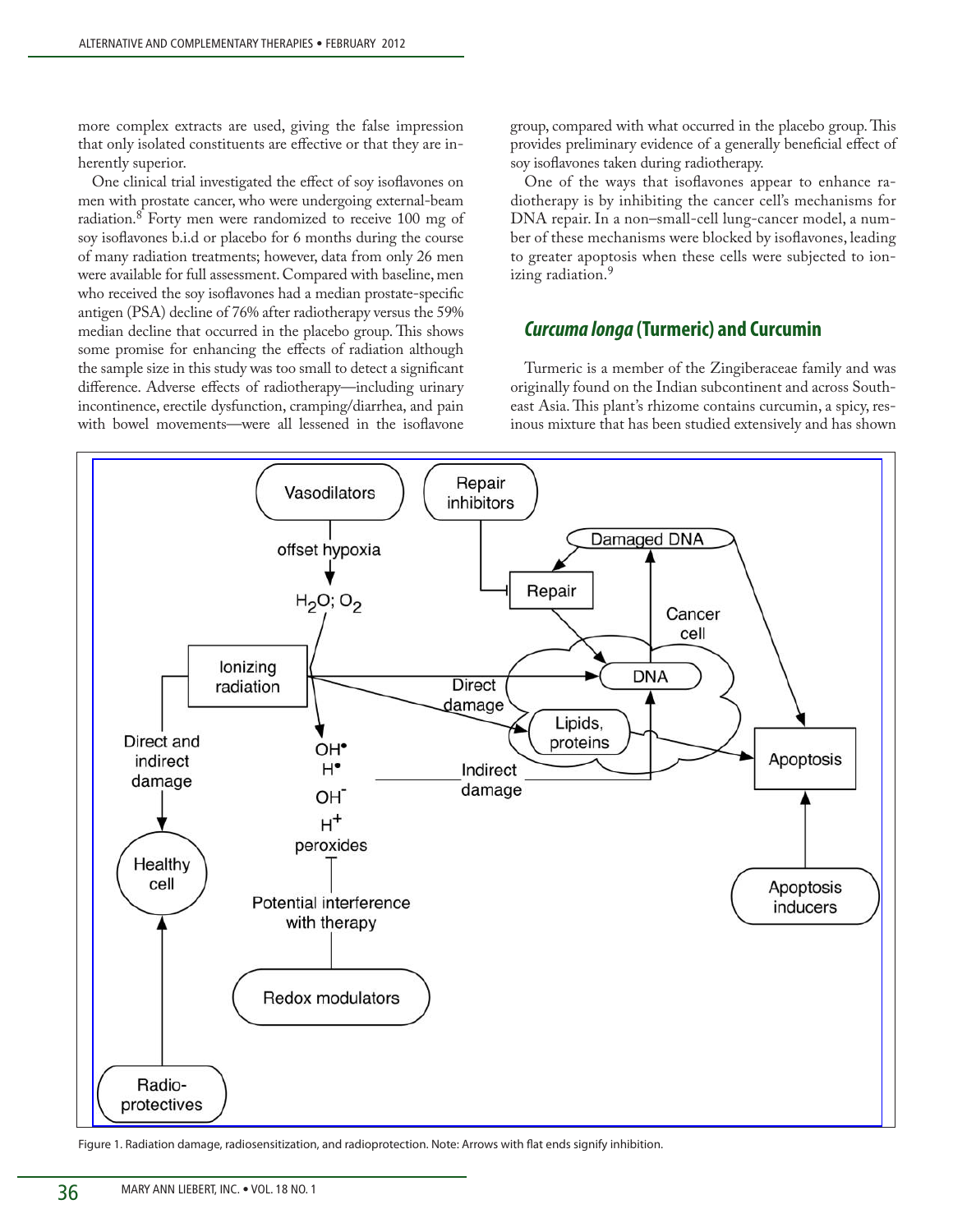both radiosensitizing and radioprotective properties.10 It is unfortunate that researchers have not looked at the whole rhizome or more-complex extracts from the plant to determine whether the whole rhizome or these extracts might be superior to simple curcumin.

In a nude mouse model of colon cancer, combining curcumin with radiotherapy resulted in significantly better results.<sup>11</sup> Suppression of NFKB was critical for achieving this beneficial outcome. Similar results and mechanisms were seen in a mouse model of prostate cancer.<sup>12</sup> In vitro curcumin radiosensitized human cervical, neuroblastoma, and squamouscell cancer cells.13–15

In various healthy human tissues, including lymphocytes, curcumin prevents radiation-induced damage.16 In healthy mice exposed to whole-body radiation, curcumin prevented bone-marrow damage and other toxic effects while speeding wound healing.<sup>17-19</sup> In rats exposed to abdominal radiation, curcumin prevented ileal mucosal damage.<sup>20</sup> In rodents whose tongues were radiated, curcumin protected the animals against oral mucositis.<sup>21</sup>

Given this overwhelming amount of preclinical information, it is astonishing that no human studies appear to have been conducted with curcumin and radiation. Clinical trials are underway, or were recently completed but not yet published, to determine if curcumin could offset radiation dermatitis in two settings (trials NCT01042938 and NCT01246973 at clinical trials.gov) and in combination with radiochemotherapy and surgery for rectal cancer (NCT00745134). A typical dose of turmeric powder is 5 g, b.i.d.–t.i.d. during radiation therapy. Curcumin is typically dosed at 1–3 g, b.i.d.–t.i.d.; and, now, phytosomal curcumin (that is, mixed with phosphatidylcholine) is available and is given in doses of 1 g t.i.d. because of the mixture's improved absorption.<sup>22</sup> Curcumin is also frequently combined with black or long pepper or bromelain to enhance its absorption.

#### *Withania somnifera* **(Ashwagandha)**

Ashwagandha is a shrub in the Solanaceae family and is native to the Indian subcontinent. This plant's roots are used as an esteemed medicine, known in the West as an adaptogen and in Ayurvedic medicine as a *rasayana* (an herb used specifically to vitalize and strengthen the body). Although such herbs are radioprotective in healthy cells (as reviewed in Part 1 of this article<sup>1</sup>), these herbs enhance the toxicity of ionizing radiation in cancer cells. In a human lymphoma-cell line, the ashwagandha-derived triterpenoid saponin withaferin A (see Fig. 2) was effective for enhancing apoptosis in these cells, when used in combination with X-rays. $23$  Healthy human macrophages were not harmed by this combination in the same study. In this model, withaferin A interfered with cell redistribution in response to X-rays, mediated, in part, by effects on cyclins A,B, and E. Withaferin A combined with radiation also increased levels of oxygen-free radicals in the lymphoma cells. Very similar findings were reported in a renal-cell carcinoma cell line.<sup>24</sup>



*Curcuma longa* (turmeric).



*Glycine max* (soy).

In a mouse model of malignant melanoma, intraperitoneal (i.p.) injection of withaferin A (30 mg/kg) 1 hour prior to radiotherapy showed greater activity than withaferin A alone, although no complete tumor eradication was seen.<sup>25</sup> Adding local hyperthermia to this combination, in another mouse study, led to complete tumor eradication in 37% of the animals, and 64% of their fibrosarcomas were completely eliminated.<sup>26</sup> A combination of radiotherapy, hyperthermia, and withaferin A (15 mg/kg) produced the best survival in another study of melanoma in mice.<sup>27</sup> An ethanol extract of whole ashwagandha root (500 mg/kg) injected i.p. into mice with sarcoma had much better effectiveness when combined with hyperthermia and radiotherapy than any treatment alone. $^{28}$ 

One cautionary note is important: withaferin A increased bone-marrow toxicity of whole-body irradiation of healthy mice in one study.<sup>29</sup> It might be safer to use whole ashwagandha extracts than risk toxicity of isolated constituents.

No clinical trials have been conducted on the use of ashwagandha or any compound from it as a radiosensitizer in humans. Dr. Yarnell has given a tincture of fresh root of ash-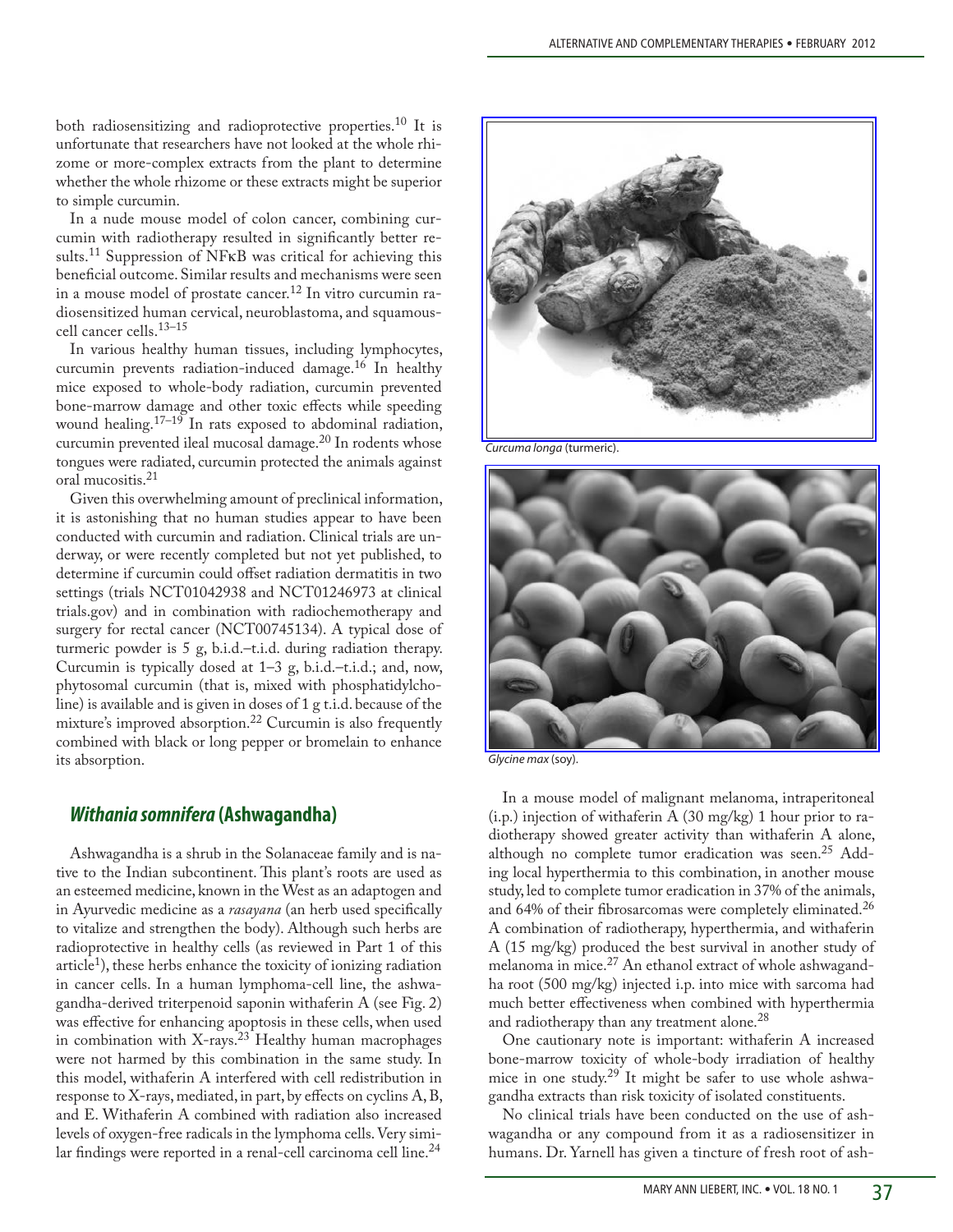

wagandha (0.5–1 tsp t.i.d.), or capsules of dried root (1–2 g b.i.d.) if tincture was not tolerated, to several patients with prostate cancer who were undergoing radiotherapy over the years. There was no difficulty involved with this treatment, and it did seem to be helpful, although many other adjunct treatments were given in these cases. At least two human trials have shown that ashwagandha crude extracts have immunomodulating effects that would also be relevant for treating patients who have cancer, so it seems even more reasonable to consider these extracts as part of protocols for patients who are undergoing cancer radiotherapy.<sup>30,31</sup>

#### **Berberine**

Berberine is an isoquinoline alkaloid found, famously, in *Hydrastis canadensis* (goldenseal) and *Berberis aquifolium* (Oregon grape) among other herbs. Berberine has potentiated sensitivity of glioblastoma multiforme cells to X-rays without doing so in healthy human glial cells in vitro.<sup>32</sup> Berberine radiosensitized esophageal cancer cells in vitro by inhibiting a DNArepair protein known as Rad51, a component not found in healthy cells' DNA repair systems.<sup>33</sup> Berberine radiosensitized hepatoma cells in vitro, although this effect was blocked by the antioxidant *N*-acetylcysteine.34 Once again, mixtures of alkaloids from plants containing berberine or whole-plant extracts do not appear to have been looked at, so we are left to guess what might be clinically superior.

Most human research on berberine with radiotherapy has focused on this substance's radioprotective actions. A group of 78 patients—with seminomas, abdominal lymphomas, or cervical cancer treated with radiation that affected the intestines—were randomly assigned to be given berberine (300 mg t.i.d.) or placebo for 2 weeks during radiotherapy.<sup>35</sup> Fatigue, proctitis, colitis, diarrhea, and vomiting were significantly less frequent and less severe in the berberine group, compared with what occurred in the control group. There were no obvious ad-



*Artemisia annua* (sweet Annie). Figure 2. Withaferin A, a triterpenoid saponin from *Withania somnifera* (ashwagandha).

verse effects of berberine. No data on survival rates were given for that study.

In a similar trial of 85 patients with non–small-cell lung cancer, patients were randomly assigned to be given either berberine (20 mg/kg q.d.) or placebo for 6 weeks during radiotherapy.36 Some patients, but not all, also received chemotherapy. At 6 weeks and 6 months, radiation-induced lung injury of any grade was significantly less common in the berberine group, compared with what occurred in the placebo group. There was no difference in survival rates between the two groups, which does not support the concept of a radiosensitizing effect, but, at least, there was no interference.This is contrary to animal studies that previously showed that berberine was radiosensitizing and protective after abdominal radiotherapy and had these effects in studies on lung cancer treated with radiation.<sup>37,38</sup>

#### **Miscellaneous**

Many other herbal agents have been reported in preclinical research to be radiosensitizing. These are discussed below.

*Artemisia annua* (sweet Annie) contains the compound artemisinin—famous for its antimalarial effects—which is now being studied as an antineoplastic. The semisynthetic version of this compound (artesunate) has been shown to be radiosensitizing in vitro and in rodents against non–smallcell lung cancer.<sup>39</sup>

Honokiol is a well-researched lignan found in *Magnolia*  spp. (*houpu*) flowers, leaves, and bark. This lignan had previously shown antineoplastic activity. In a mouse model of lung cancer, liposomal honokiol (with added lecithin, cholesterol, and polyethylene glycol) was synergistic with radiation in delaying tumor growth and prolonging survival in one study.<sup>40</sup> Honokiol was shown to inhibit hypoxia-inducible factor  $1\alpha$ and was synergistic with radiation in a mouse model of colon cancer as well.<sup>41</sup>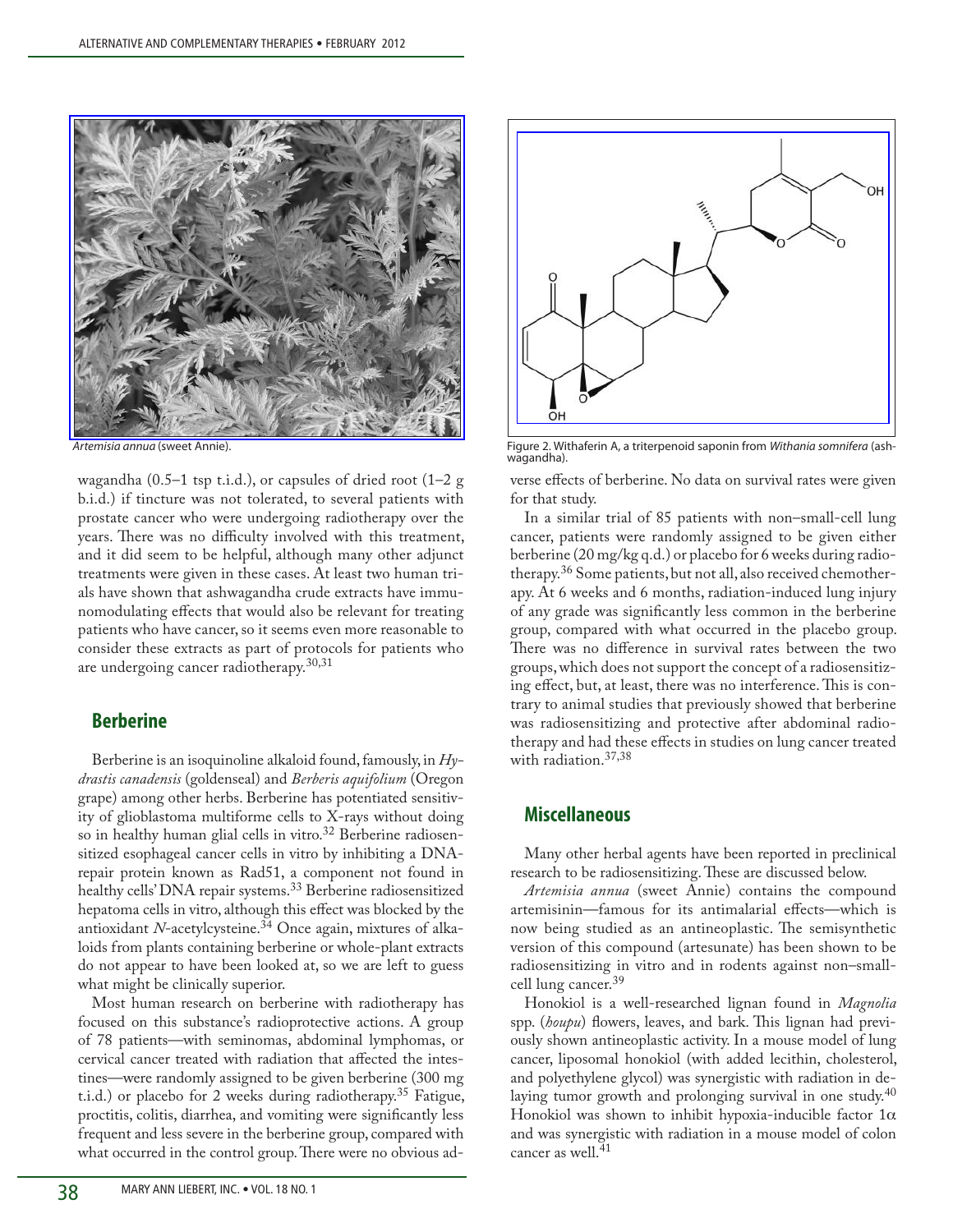The seeds of the *Azadirachta indica* (neem) tree from India and its neighbors yields an expressed oil that has been shown to be a radiosensitizer in an in vitro model.42 This model did use anaerobic conditions, which do not mirror the real environments of most tumors. A neem leaf extract was radiosensitizing for neuroblastoma cells in vitro, partially through increasing proapoptosis pathways and partly through inhibiting survival signals.<sup>43</sup>

Sulforaphane, an isothiocyanate found in cruciferous vegetables, has been shown to sensitize human cervical-cancer cells to radiation in vitro.<sup>44</sup> This action appears to result, in part, from inhibition of repair to damaged DNA by the cancer cells. Sulforaphane given to mice with implanted cervical-cancer cells also acted as a radiosensitizer in this study. Another study found sulforaphane to be radiosensitizing in head-and-neck cancer cells in vitro.45

Because tumors tend to be hypoxic with low blood flow, it is possible that vasodilating herbs will increase flow into the area bringing more blood and thus more oxygen.<sup>3</sup> Increased oxygenation should augment radiation therapy. Thus, vasodilating herbs, such as *Crataegus* spp. (hawthorn), *Tilia* spp. (linden), *Achillea millefolium* (yarrow), *Encelia farinosa* (incienso), *Ammi visnaga* (khella), *Rosmarinus officinalis* (rosemary), and *Ginkgo biloba* should all be investigated as radiosensitizers.

#### **Conclusion**

For the most part, the potential of using herbs or herbal compounds as radiosensitizers remains theoretical. Most research has focused very narrowly on single isolated constituents, although there are cautionary tales from existing work that this might be harmful or not as effective as more-complex extracts would be. It is likely that concerns about interference with radiotherapy by natural products has limited research in this area. This is largely based on trials of synthetic isolated antioxidants suggesting interference with efficacy of radiotherapy.46 However, plant compounds are not simply antioxidants and should be tested on their own merits, given preclinical and some clinical research suggesting that these compounds are safe to combine with radiotherapy. The substances and herbs mentioned in this review would be good places to start with more substantial clinical trials.

#### **References**

**1.** Yarnell E, Abascal K. Botanical Medicines and ionizing radiation: Part 1—radioprotective herbs. [Altern Complement Ther](http://online.liebertpub.com/action/showLinks?system=10.1089%2Fact.2011.17609) 2011;17:313–318.

**2.** Overgaard J. Hypoxic radiosensitization: Adored and ignored. [J Clin Oncol](http://online.liebertpub.com/action/showLinks?pmid=17827455&crossref=10.1200%2FJCO.2007.12.7878)  2007;25:4066–4074.

**3.** Hockel M, Schlenger K, Aral B, et al. Association between tumor hypoxia and malignant progression in advanced cancer of the uterine cervix. [Cancer](http://online.liebertpub.com/action/showLinks?pmid=8813149)  [Res](http://online.liebertpub.com/action/showLinks?pmid=8813149) 1996;56:4509–4515.

**4.** Pawlik TM, Keyomarsi K. Role of cell cycle in mediating sensitivity to radiotherapy. [Int J Radiat Oncol Biol Phys](http://online.liebertpub.com/action/showLinks?pmid=15234026&crossref=10.1016%2Fj.ijrobp.2004.03.005) 2004;59:928–942.

**5.** Vlashi E, McBride WH, Pajonk F. Radiation responses of cancer stem cells. [J Cell Biochem](http://online.liebertpub.com/action/showLinks?pmid=19623582&crossref=10.1002%2Fjcb.22275) 2009;108:339–342.

**6.** Raffoul JJ,Banerjee S,Che M, et al. Soy isoflavones enhance radiotherapy in a metastatic prostate cancer model. [Int J Cancer](http://online.liebertpub.com/action/showLinks?pmid=17304503&crossref=10.1002%2Fijc.22548) 2007;120:2491–2498.

**7.** Singh-Gupta V, Zhang H, Yunker CK, et al. Daidzein effect on hormone refractory prostate cancer in vitro and in vivo compared to genistein and soy extract: Potentiation of radiotherapy. [Pharm Res](http://online.liebertpub.com/action/showLinks?pmid=20309614&crossref=10.1007%2Fs11095-010-0107-9) 2010;27:1115–1127.

**8.** Ahmad IU, Forman JD, Sarkar FH, et al. Soy isoflavones in conjunction with radiation therapy in patients with prostate cancer. [Nutr Cancer](http://online.liebertpub.com/action/showLinks?pmid=20924975&crossref=10.1080%2F01635581.2010.509839) 2010; 62:996–1000.

**9.** Singh-Gupta V, Joiner MC, Runyan L, et al. Soy isoflavones augment radiation effect by inhibiting APE1/Ref-1 DNA repair activity in non–small cell lung cancer. [J Thorac Oncol](http://online.liebertpub.com/action/showLinks?pmid=21325978&crossref=10.1097%2FJTO.0b013e31821034ae) 2011;6:688–698.

**10.** Jagetia GC. Radioprotection and radiosensitization by curcumin. [Adv Exp](http://online.liebertpub.com/action/showLinks?pmid=17569217&crossref=10.1007%2F978-0-387-46401-5_13)  [Med Biol](http://online.liebertpub.com/action/showLinks?pmid=17569217&crossref=10.1007%2F978-0-387-46401-5_13) 2007;595:301–320.

**11.** Kunnumakkara AB, Diagaradjane P, Guha S, et al. Curcumin sensitizes human colorectal cancer xenografts in nude mice to gamma-radiation by targeting nuclear factor–kappaB-regulated gene products. [Clin Cancer Res](http://online.liebertpub.com/action/showLinks?pmid=18381954&crossref=10.1158%2F1078-0432.CCR-07-4722)  2008;14:2128–2136.

**12.** Li M, Zhang Z, Hill DL, et al. Curcumin, a dietary component, has anticancer, chemosensitization, and radiosensitization effects by down-regulating the *MDM2* oncogene through the PI3K/mTOR/ETS2 pathway. [Cancer Res](http://online.liebertpub.com/action/showLinks?pmid=17332326&crossref=10.1158%2F0008-5472.CAN-06-3066)  2007;67:1988–1996.

**13.** Javvadi P, Segan AT, Tuttle SW, Koumenis C. The chemopreventive agent curcumin is a potent radiosensitizer of human cervical tumor cells via increased reactive oxygen species production and overactivation of the mitogenactivated protein kinase pathway. [Mol Pharmacol](http://online.liebertpub.com/action/showLinks?pmid=18252805&crossref=10.1124%2Fmol.107.043554) 2008;73:1491–1501.

**14.** Aravindan N, Madhusoodhanan R, Ahmad S, et al. Curcumin inhibits NFkappaB mediated radioprotection and modulates apoptosis related genes in human neuroblastoma cells. [Cancer Biol Ther](http://online.liebertpub.com/action/showLinks?pmid=18305409) 2008;7:569–576.

**15.** Khafif A, Hurst R, Kyker K, et al. Curcumin: A new radio-sensitizer of squamous cell carcinoma cells. Otolaryngol Head Neck Surg 2005;132:317–321.

**16.** Srinivasan M, Rajendra PN, Menon VP. Protective effect of curcumin on gamma-radiation induced DNA damage and lipid peroxidation in cultured human lymphocytes. [Mutat Res](http://online.liebertpub.com/action/showLinks?pmid=16973408) 2006;611:96–103.

**17.** Abraham SK, Sarma L, Kesavan PC.Protective effects of chlorogenic acid, curcumin and beta-carotene against gamma-radiation-induced in vivo chromosomal damage. [Mutat Res](http://online.liebertpub.com/action/showLinks?pmid=7694126&crossref=10.1016%2F0165-7992%2893%2990022-N) 1993;303:109–112.

**18.** Thresiamma KC, George J, Kuttan R. Protective effect of curcumin, ellagic acid and bixin on radiation induced toxicity. [Indian J Exp Biol](http://online.liebertpub.com/action/showLinks?pmid=9014516) 1996;34:845– 847.

**19.** Jagetia GC, Rajanikant GK. Effect of curcumin on radiation-impaired healing of excisional wounds in mice. [J Wound Care](http://online.liebertpub.com/action/showLinks?pmid=15045805) 2004;13:107-109.

**20.** Akpolat M, Kanter M, Uzal MC. Protective effects of curcumin against gamma radiation–induced ileal mucosal damage. [Arch Toxicol](http://online.liebertpub.com/action/showLinks?pmid=18754102&crossref=10.1007%2Fs00204-008-0352-4) 2009;83:609– 617.

**21.** Rezvani M, Ross GA. Modification of radiation-induced acute oral mucositis in the rat. [Int J Radiat Biol](http://online.liebertpub.com/action/showLinks?pmid=15164799&crossref=10.1080%2F09553000310001654693) 2004;80:177–182.

**22.** Cuomo J, Appendino G, Dern AS, et al. Comparative absorption of a standardized curcuminoid mixture and its lecithin formulation. [J Nat Prod](http://online.liebertpub.com/action/showLinks?pmid=21413691&crossref=10.1021%2Fnp1007262) 2011;74:664–669.

**23.** Yang ES, Choi MJ, Kim JH, et al. Combination of withaferin A and X-ray irradiation enhances apoptosis in U937 cells. [Toxicol In Vitro](http://online.liebertpub.com/action/showLinks?pmid=21964475&crossref=10.1016%2Fj.tiv.2011.09.016) 2011;25:1803– 1810.

**24.** Yang ES, Choi MJ, Kim JH, et al. Withaferin A enhances radiation-induced apoptosis in Caki cells through induction of reactive oxygen species, Bcl-2 downregulation and Akt inhibition. [Chem Biol Interact](http://online.liebertpub.com/action/showLinks?pmid=21256832&crossref=10.1016%2Fj.cbi.2011.01.015) 2011;190:  $9 - 15$ .

**25.** Devi PU, Kamath R, Rao BS. Radiosensitization of a mouse melanoma by withaferin A: In vivo studies. [Indian J Exp Biol](http://online.liebertpub.com/action/showLinks?pmid=11272405) 2000;38:432–437.

26. Uma Devi P, Kamath R. Radiosensitizing effect of withaferin A combined with hyperthermia on mouse fibrosarcoma and melanoma. [J Radiat Res \(To](http://online.liebertpub.com/action/showLinks?pmid=12841592&crossref=10.1269%2Fjrr.44.1)[kyo](http://online.liebertpub.com/action/showLinks?pmid=12841592&crossref=10.1269%2Fjrr.44.1)) 2003;44:1–6.